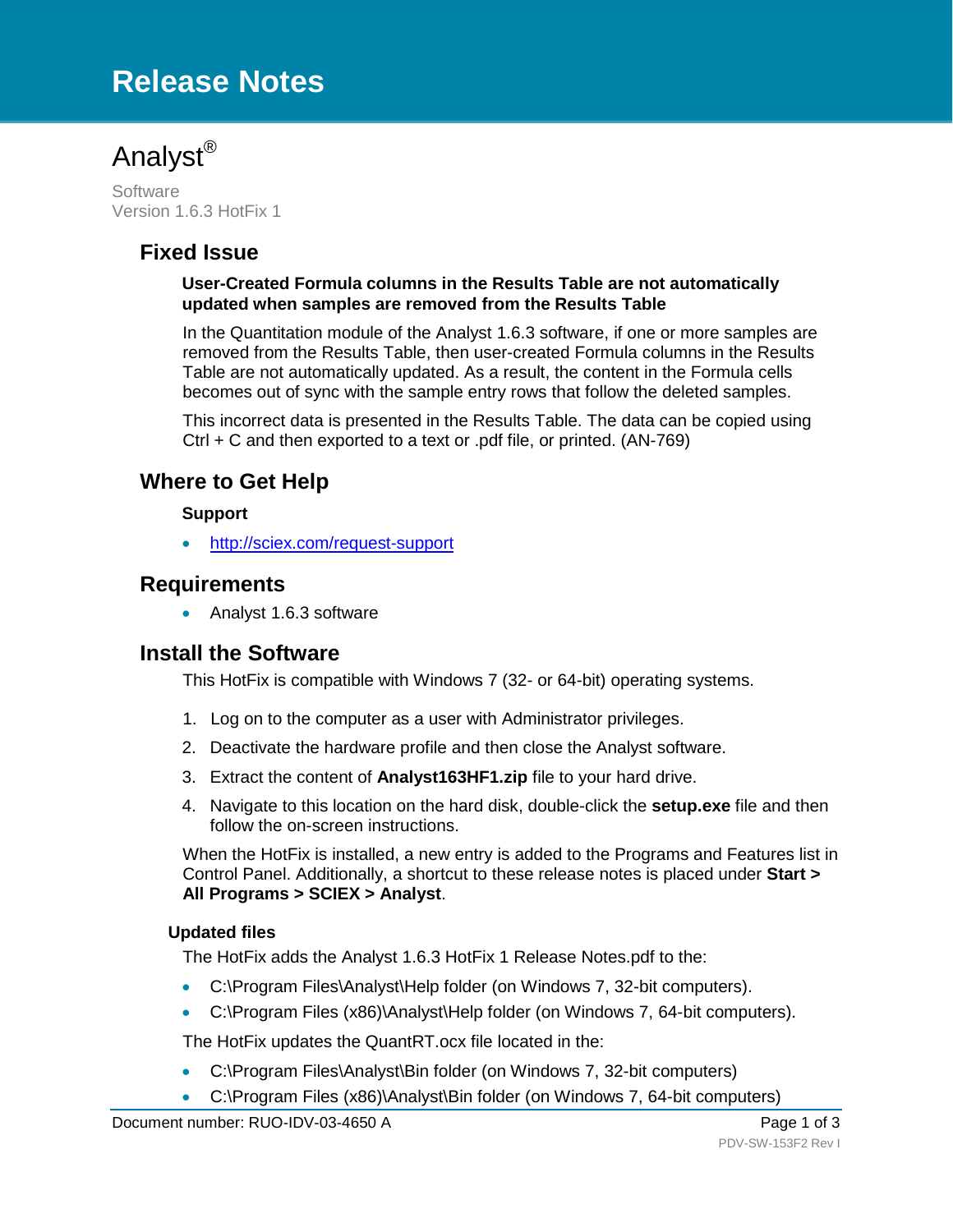# **Remove the HotFix**

- 1. Deactivate the hardware profile and then close the Analyst software.
- 2. Open **Control Panel** and then click **Programs and Features**.
- 3. Select **Analyst® 1.6.3 HotFix 1** from the list and then click **Uninstall**.

The HotFix is removed from the program list. The Analyst 1.6.3 HotFix 1 Release Notes.pdf file and shortcut are also removed. The QuantRT.ocx file is reverted to its previous state.

# **Known Issues and Limitations**

None